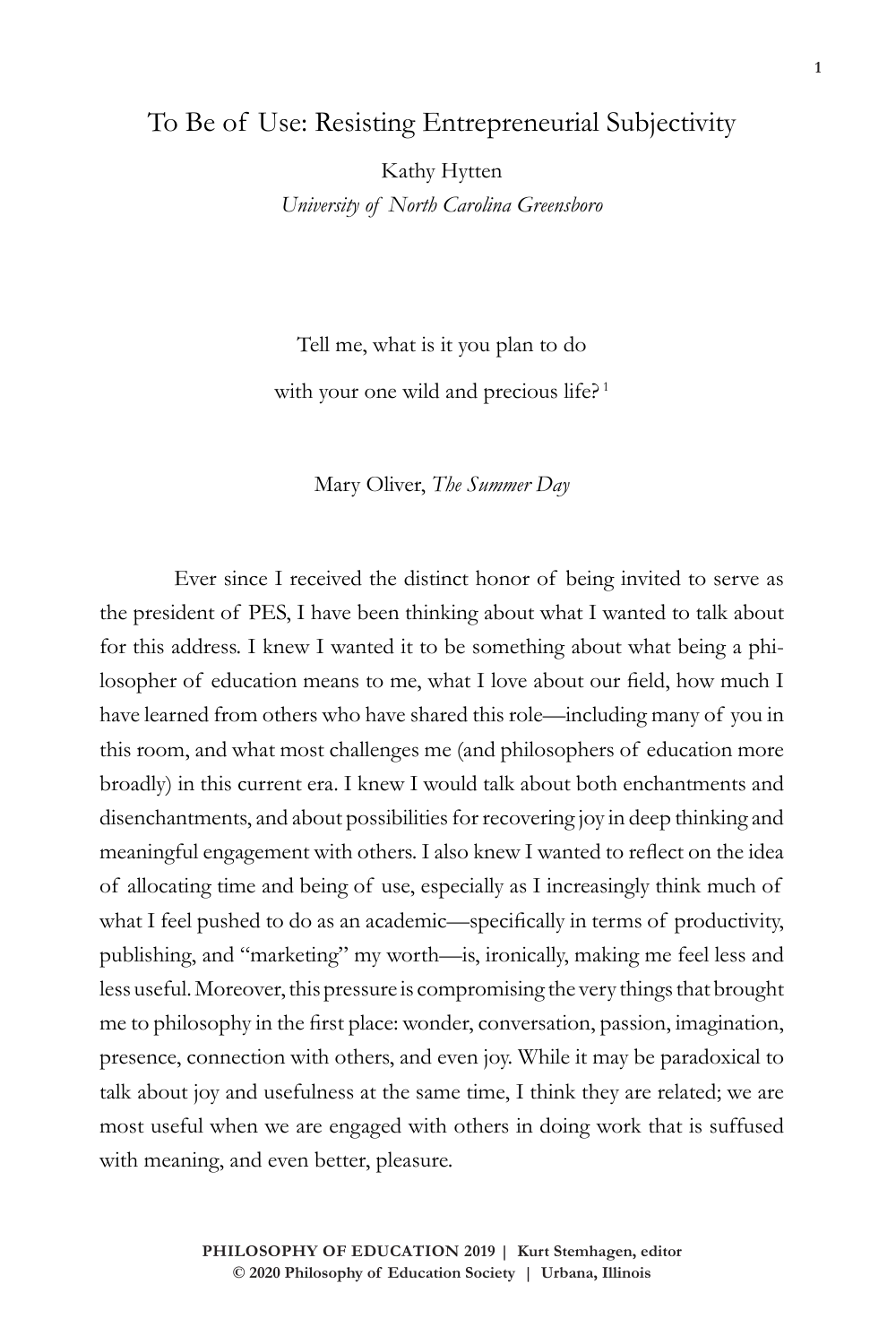In describing the lure of philosophy, what he called a noble and misunderstood profession, Irwin Edman offered over seventy years ago that "philosophy is a conversation in which the soul catches fire."<sup>2</sup> Even though I make a living in this profession, the moments when my "soul catches fire" are fewer and further between, while the soul crushing moments are increasingly common: seeing students too busy, burdened, and over-extended to take any joy in learning, coming to the classroom almost exclusively for the credential it can provide; watching my peers (especially the non-tenured ones) toil over articles and books that few will ever read, yet which keep them away from their families, from other passions, and from any semblance of work life balance; arguing for the importance of service while more and more of my colleagues believe any service work (reviewing essays, chairing committees, writing promotion letters) should be compensated since it takes away from their scholarship, at the same time coming to believe teaching and advising are distractions if not detriments to their research; sitting in meetings where we are asked to assiduously judge the performance of others, ranking them on finer and finer metrics, rewarding some while sending others into spirals of self-doubt as we articulate all the ways in which they can and should continuously improve; defending the value of the humanities against the seemingly common sense calls for accountability, impact, and job preparation; the list goes on.

Yet I don't want to dwell too much on the soul crushing moments as I suspect they are all too familiar to many of you, and it is too easy to let them consume my energies. Moreover, in moments of disenchantment, I am reminded that I always bear some responsibility for the communities of which I am a part, including the community of scholars in general, and this community of philosophers of education in particular.<sup>3</sup> This understanding of accountability prompts me to reflect on how I can be of use in pushing back against the soul crushing and making space for the wonder and joy that initially drew me to philosophy as a teenager, when my mother gifted me with books and questions to ponder; then to the idyllic rolling hills of the Chenango Valley as an undergraduate studying philosophy and religion; and ultimately to Chapel Hill, where as part of uncovering the whiteness of my philosophical world, I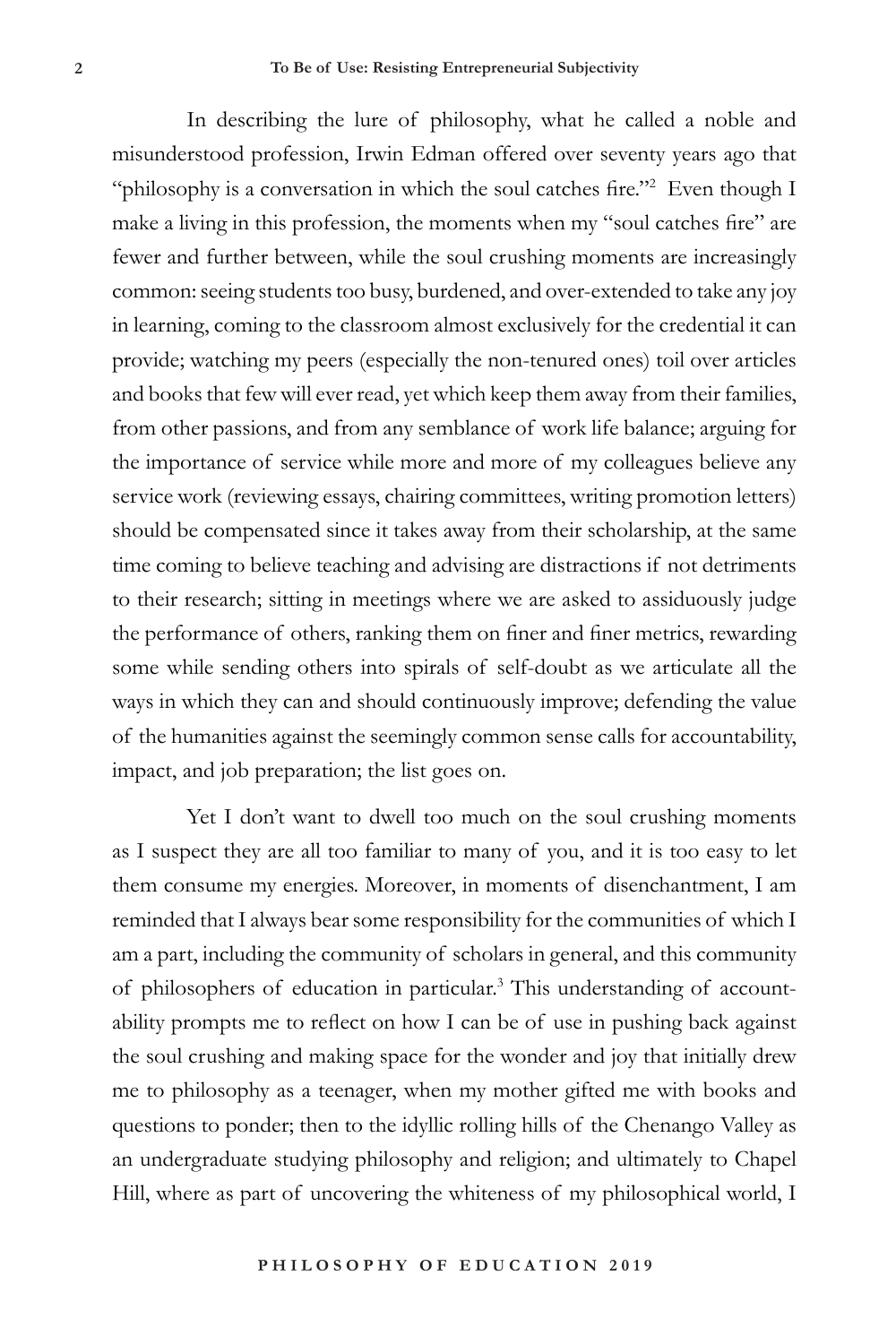developed a passion for inclusivity, openness, diversity, and social justice that has centered me throughout my career.

I begin my argument in this essay by reflecting on what it means to think philosophically, and specifically philosophically about education. In doing so, I pay homage to the philosophers of education who have most shaped my thinking while exploring what they have taught me about the usefulness and potential of our vocation. Here I reflect on what unites those of us in this field and consider some of our distinctive contributions to the world. I describe the philosophy of education that I am most drawn to, which has helped me think critically, listen openly, and act ethically. While I locate myself within a pragmatist tradition, the allure and value of philosophy transcends any one tradition. This section is the enchantment part of my essay, as thinking in these ways opens up genuine possibilities for making the world a better place, not to mention helping me personally live a more connected and purposeful life. From there, I discuss what I see as the contemporary challenges to this vision, including tensions about what counts in our field and where we ought to direct our energies. However, I focus mostly on external challenges: the changing nature of academia and the ways in which we are pushed to become entrepreneurial, rather than philosophical, subjects in the world. As entrepreneurs, we are asked to account for our work in quantitative terms, to show the measurable impact of our labors, and to always be doing more: more publishing, more grant writing, more competing for accolades and financial rewards, more self-promotion. Concurrently, we become, however consciously, competitors rather than collaborators in the perennial quest for a good, just, and meaningful life. This is the increasingly disenchanting aspect of the academic life (and really, life in a neoliberal era). Finally, like a good Deweyan, I try to carve a hopeful path through these extremes, articulating one vision for philosophy of education (certainly not the only one) that can help me to survive and subvert within these neoliberal times. The vision I have, loosely grounded in pragmatism, is of doing work that fuels my passions, keeps alive a sense of wonder and joy, and puts me in meaningful connection with others. It is an engaged and activist vision that enables and necessitates resistance to the instrumentalization of my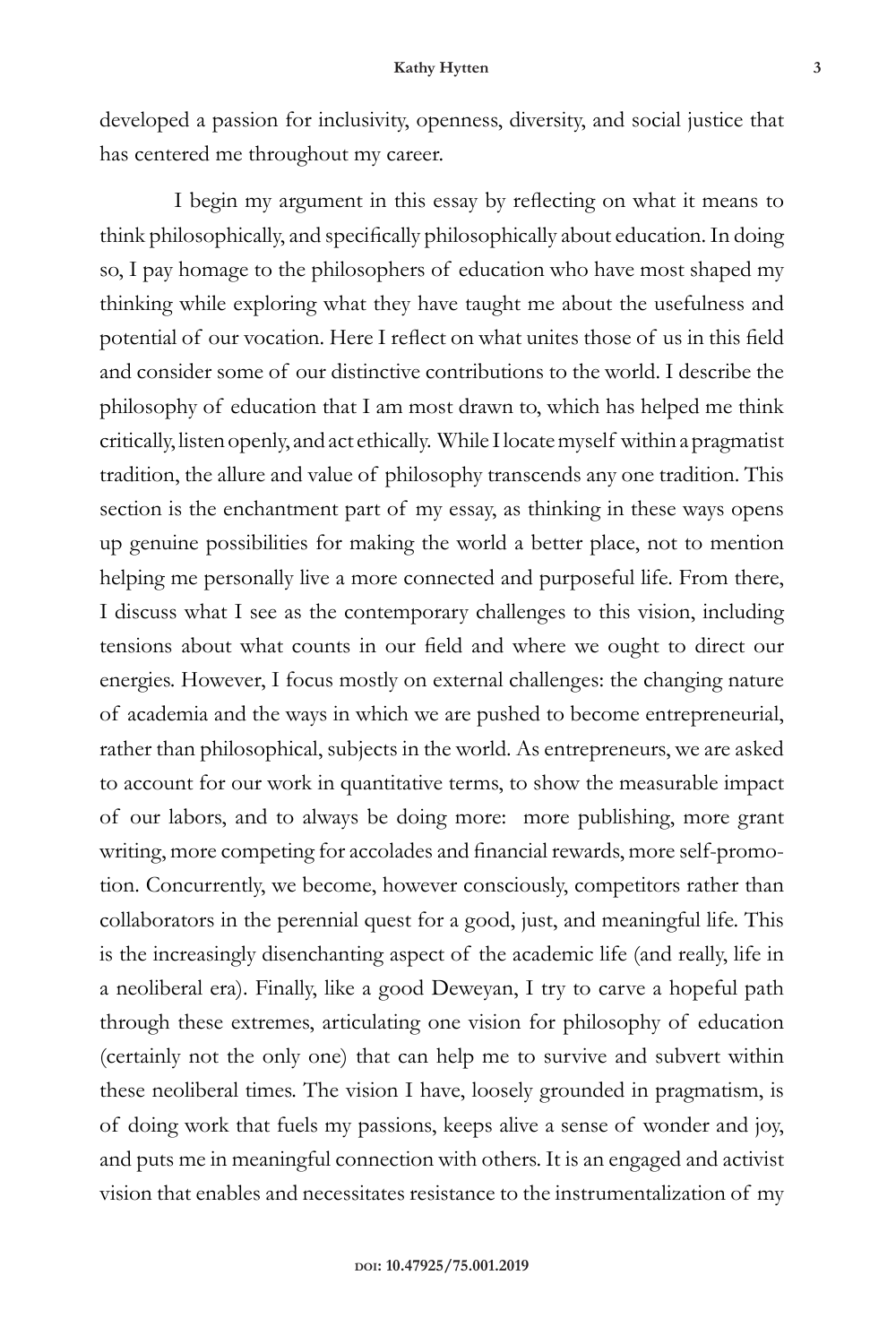efforts. Doing this kind of work is how I think I can be of most use.

## ENCHANTMENT: ON DOING PHILOSOPHY OF EDUCATION

Like many philosophers, I was drawn to this field because I was full of questions, full of wonder.<sup>4</sup> Growing up, I was always curious about the world and our place in it, even if my public-school experience too often caused me to forget the joy of learning in favor of the more immediate rewards of being a good student. The difference between these two perspectives is significant. As a good student, I learned to comply, get the right answers, worry primarily about grades, and do the minimum amount needed to get the maximum rewards; as a good learner, I might have spent more time pushing back against a narrow curriculum, questioning my teachers, and following my own interests and passions. Nonetheless, the philosophical questions loomed. Where did humans come from? Why are we here? Is there a higher power? Is there such a thing as human nature? How can I be a good person? What is truth? How do we know what we know? What is beauty? What is the meaning of life? Obviously, these are some of the enduring, quintessential questions of philosophy, even if I didn't know that at the time. Fast forward, studying philosophy as an undergraduate offered a space for deep thinking and reflection and offered an invitation to play with ideas and possibilities. I learned to see the boxes that framed my worldview, as well as how to think outside of them, and to imagine other ways of being. I learned how to explore ideas with others, and developed some of the most important habits of inquiry: deep reading, listening, patience, open-mindedness, humility, vulnerability, care, hospitality, and responsibility. Perhaps most importantly, I learned important lessons beyond the classroom walls, notably that I should prioritize making a meaningful life, and trust that making a living would eventually follow.

Within philosophy, I was drawn to existentialism and pragmatism; existentialism because it compelled me to take ownership over my life and find a sense of purpose or calling, and pragmatism because it showed me that philosophical distinctions matter (and should matter) to how we live our lives. I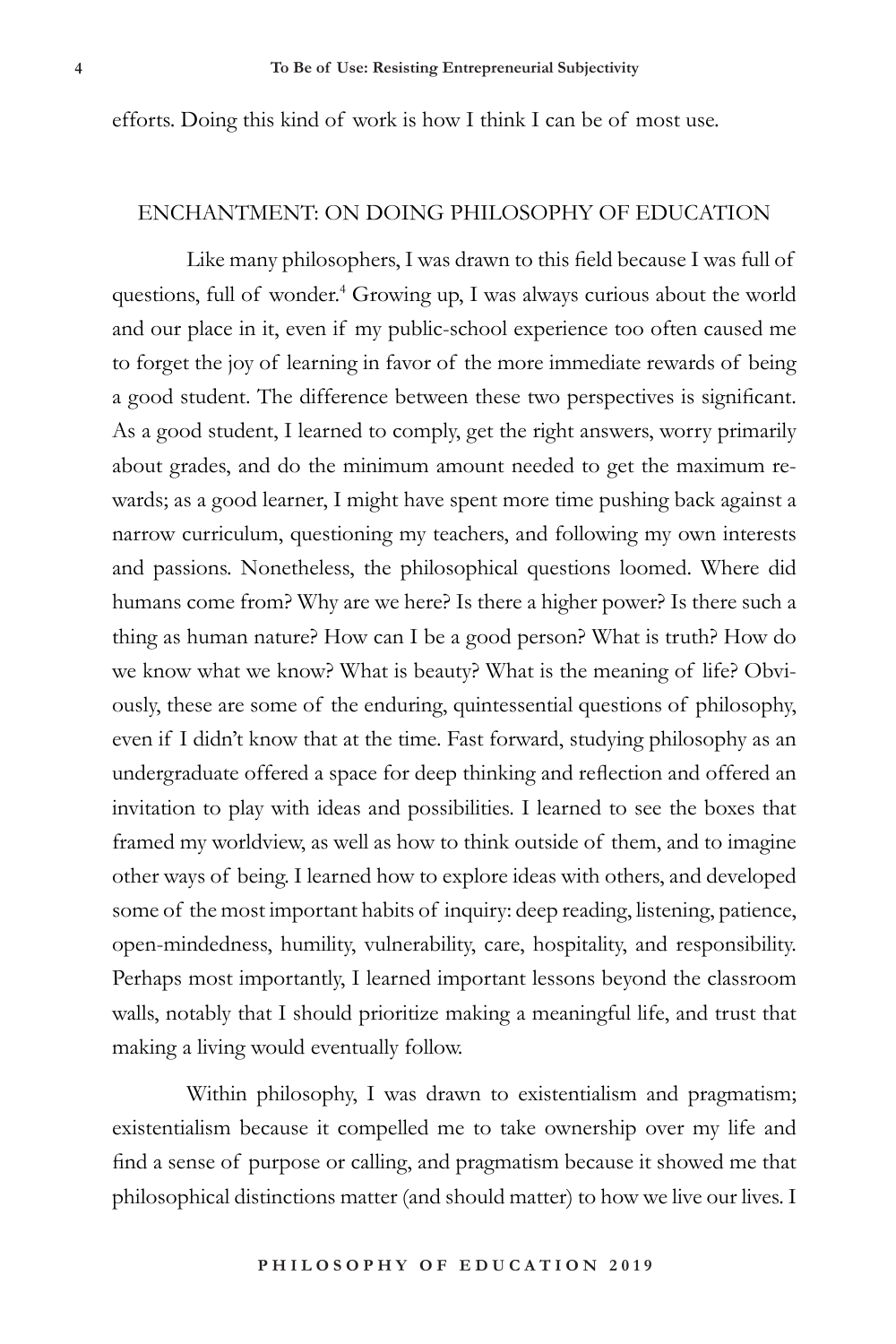initially struggled with the posturing and abstraction in many of my philosophy classes, where too often the goal seemed to be to win an argument but not to understand why the arguments even mattered, especially to peoples' actual lives in the here and now. This changed with my study of John Dewey, who argued that one of the most important roles for philosophy is to understand contemporary social, political, and moral struggles and participate in addressing them. He maintained that "ideas are worthless except as they pass into actions which rearrange and reconstruct, in some way, be it little or large, the world in which we live."5 Similarly, Dewey says one of the best tests of the value of philosophy is whether it ends "in conclusions which, when they are referred back to ordinary life-experiences and their predicaments, render them more significant, more luminous to us, and make our dealings with them more fruitful."6 The quest for a philosophy that mattered led me to the study of education, and to questions about what we need to learn, understand, experience, know, and do in order to live fulfilling lives and to share spaces in community with diverse others. Like Dewey, I have come to see how the sphere of education is where philosophical assumptions, beliefs, and visions often matter most, especially as schools are always passing on implicit and explicit lessons about what constitutes a good and meaningful life. I agree with Dwight Boyd that "to be concerned about education is to be engaged, ultimately, with the question of what it means to be fully human."7

I take great pleasure in learning how to become, in the words of Ann Diller, a "philosopher of my own education," and in turn, I enjoy teaching others to do this as well.<sup>8</sup> Thinking philosophically helps me to understand the world around me differently, to listen more openly, and to engage others more generously. It has also fueled my desire to make the world a better place, where oppression and suffering are diminished and there are more and more genuine possibilities for human flourishing and the cultivation of just relations. In this world, we name white supremacy, patriarchy, homophobia, and similar systems of privilege explicitly and work tirelessly to disrupt them. Of course, philosophers are not the only ones who are working to build this world, however, we do bring some unique tools to these efforts (the methods of philosophy), as well as a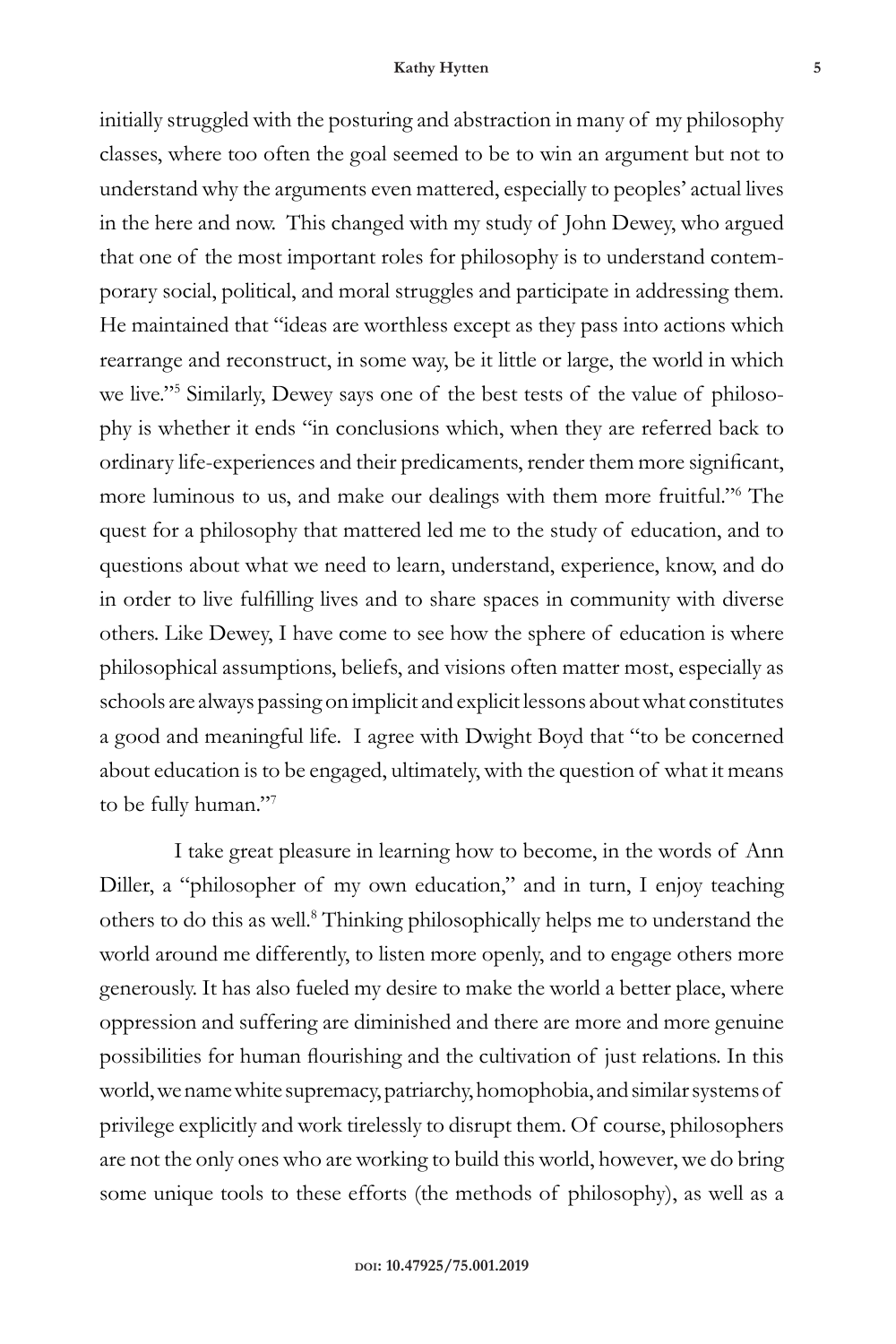rich tradition of thinking through important questions (the historical content of philosophy). Learning to use the tools of philosophy, exploring the ways in which others have done so over time, and developing and experimenting with innovative new tools, all enable ways of seeing and being that are both useful and at times enchanting.

So, what is it that philosophers do?<sup>9</sup> This may seem like a simple question with obvious answers, but yet it is worth reminding ourselves, especially since we are often so lost in the philosophical "doing" itself, that it is hard for us to take a step back and describe philosophical work, and its value, or at least potential value, to others.<sup>10</sup> It is even challenging to describe the work of philosophy to our colleagues in schools of education, where it is increasingly common that we have to sneak philosophy into courses on social foundations because stand-alone philosophy of education classes are a thing of the past in many institutions. Rest assured, I am not going to try to describe the history of philosophy here, or argue that there are some essential and unique characteristics of philosophical activity that are the most important. Rather, my thoughts here are no doubt idiosyncratic and reflect my own pragmatist sensibilities. While there are many different ways of doing philosophy and many ways to characterize its usefulness, I focus on three contributions that I find particularly compelling, and especially important for doing engaged, social-justice oriented philosophical work in the education field. These three contributions are helping us to think clearly, to listen openly, and to act ethically, all of which I find valuable in the quest to be of use.

One of the most important things philosophers do is uncover, unpack, explore, and trouble fundamental assumptions, studying where our beliefs and worldviews come from and identifying keys points of divergence among different perspectives. That is, we help others to think clearly. Dewey describes philosophical thinking as a form of systematic questioning: "inquiry, investigation, turning over, probing or delving into, so as to find something new or to see what it already known in a different light."11 At the same time, philosophers help us to productively navigate uncertainty and complexity. Nick Burbules likens philosophical thinking to working through doubt, problems,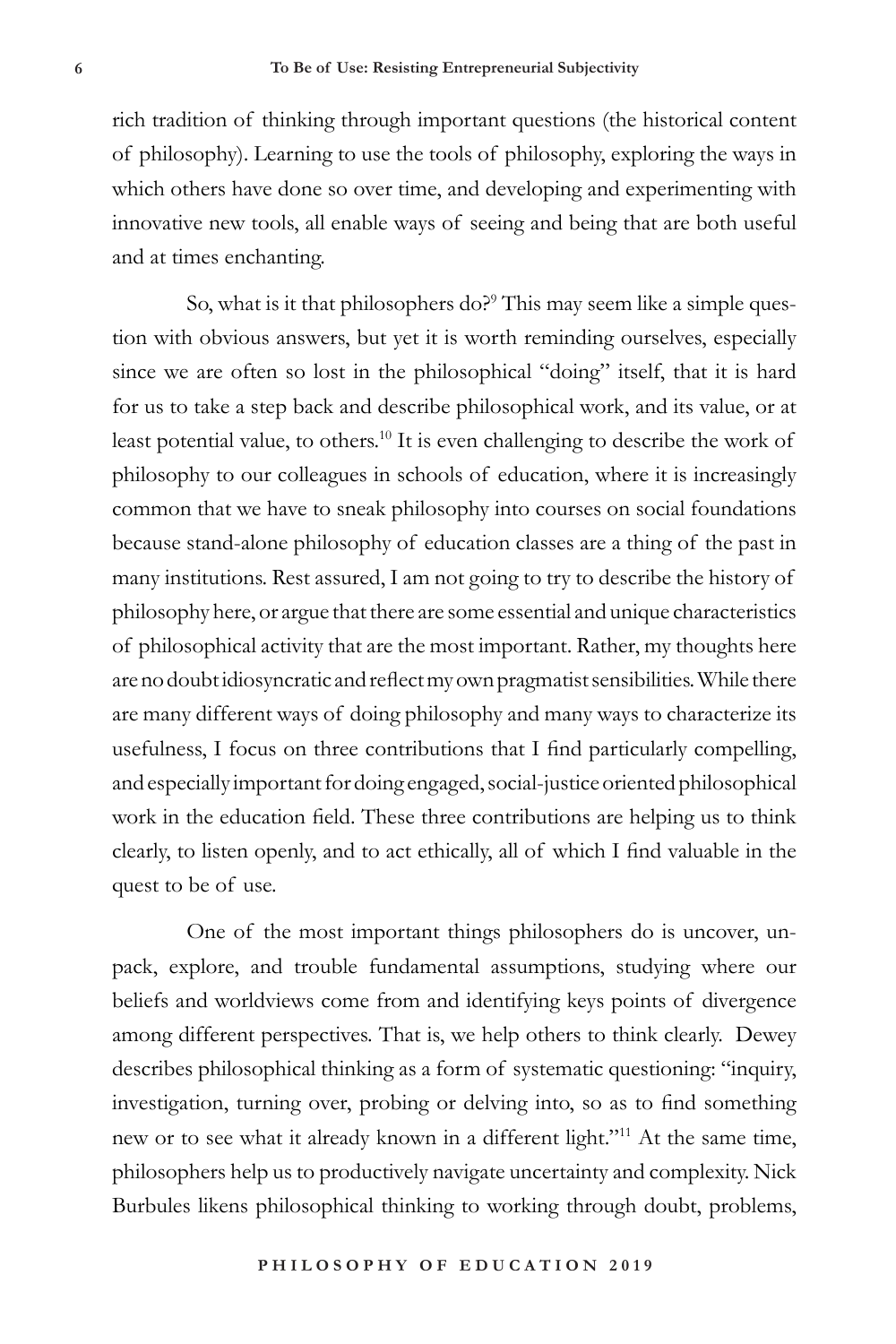and puzzles, suggesting "it is less about stacking up truths to build a temple of certainty, and more about revisiting familiar, troubling problems again and again, seeing in them each time something different."12 Studying philosophy makes us particularly adept at asking good questions, exploring implications of ideas, and thinking deeply. We learn about how to make careful arguments, as well as to dissect, analyze, and evaluate the arguments of others. We practice assessing whether arguments make sense, if claims follow logically from each other, if there are gaps, and if conclusions are consistent with assumptions and premises. We also look for silences and trouble certainties. Describing philosophy of education, Cris Mayo writes that it "is about holding concepts and movements in tension, bending the implications of commonplace, commonsensical ideas about education, and carefully examining all of these maneuvers for the exclusions they wittingly and unwittingly produce."13 While others around us sometimes find our questioning and analyzing annoying, we nonetheless help to trouble taken-for-granteds, distinguish facts from values, define terms, uncover propositions, identify flaws in logic, and trace implications or consequences of ideas. Philosophers of education apply these critical thinking skills to a range of issues, asking, for example, about the purposes of schooling, the nature of teaching and learning, the goals of various curricula and pedagogical practices, and the ethical treatment of students and teachers alike.

In addition to learning to become a more careful and systematic thinker, the philosophers of education who most inspire me have also taught me to listen openly to diverse perspectives, and not to simply (albeit often unconsciously) filter them through my own limited world view. Audrey Thompson calls this "listening at an angle," which entails being receptive to difference in embodied ways, as well as vulnerable to disorientation, while always recognizing our own inadequacy in the task of fully understanding others.<sup>14</sup> Over twenty years ago in the presidential address that has most stayed with me over time, and which invariably becomes a touchstone for my students (especially when grappling with issues of privilege), Ann Diller suggested one of the most important habits to cultivate as a philosopher of one's own education is "the capacity to be torpefied."15 Here Diller draws from Plato's metaphor of a torpedo fish, used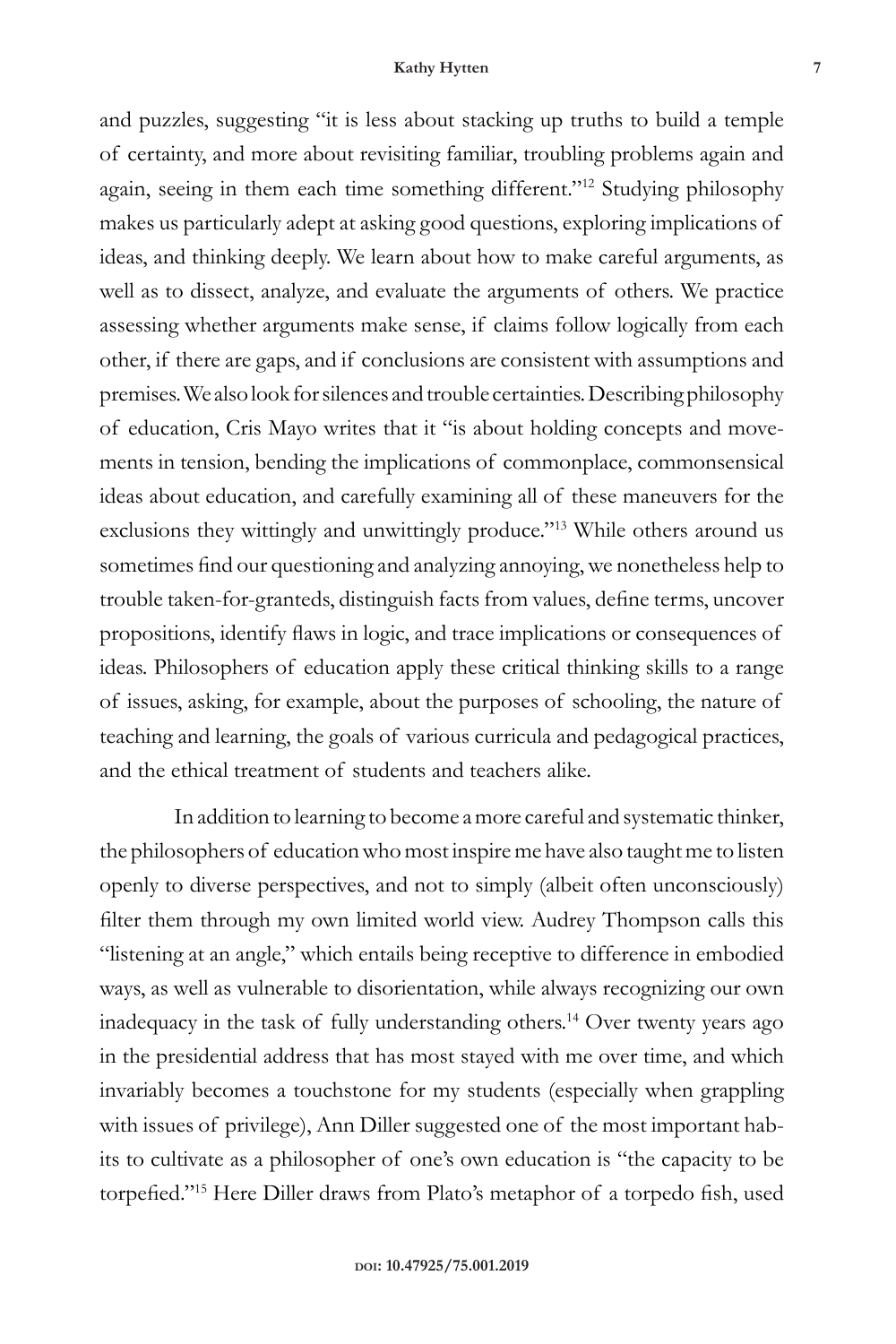by Meno to characterize the ways in which Socrates asks questions that are so challenging and unsettling that he constantly feels torpefied, or shocked by the realization of all he doesn't know. Listening openly to others is much harder than it might initially seem. As Diller writes, "it takes considerable courage, self-knowledge, a brave heart, and honest openness to face one's own ignorance and stay present to the concomitant experiences of discomfort, perhaps feeling horrified as well as torpefied."16 Similarly, Lisa Delpit suggests such engaged and open listening requires that we "learn to be vulnerable enough to allow our world to turn upside down in order to allow the realities of others to edge themselves into our consciousness."17 Yet this capacity to be vulnerable is essential to understanding the ways our social positionality affects what we can and cannot see in the world around us, to collaborating across lines of difference, and to engaging in the work needed to sustain democracy and build more just social conditions.

Consistent with the theme of being of use, I am particularly inspired by philosophy of education that helps me to act ethically and responsibly in the world, enabling the kinds of openings and possibilities that Barb Stengel invites us to approach with the words, "therefore, we can."18 These words can inspire us to act on injustice in community with others, rather than become mired in fear, cynicism, and apathy. These are philosophers who "adopt a forward looking perspective on taking responsibility" in the face of problems, acknowledging those problems and asking what we can and will undertake.19 Here I am reminded of the powerful social-justice oriented work of many philosophers of education, for example, Barbara Applebaum's development of a pedagogy of complicity, which can help us to disrupt systems of privilege while at the same time reminding us that we are always also complicit in these systems; or Sarah Stitzlein's work to defend public schooling and provide a compelling vision of citizenship education and pragmatist hope; or Mike Gunzenhauser's engagements with educational leaders to illustrate the everyday moral dimensions of educational practice and create a framework for an active and ethical professional, which he describes as "a grounded educator who is able to resist unreasonable demands placed upon him or her, to protect students from the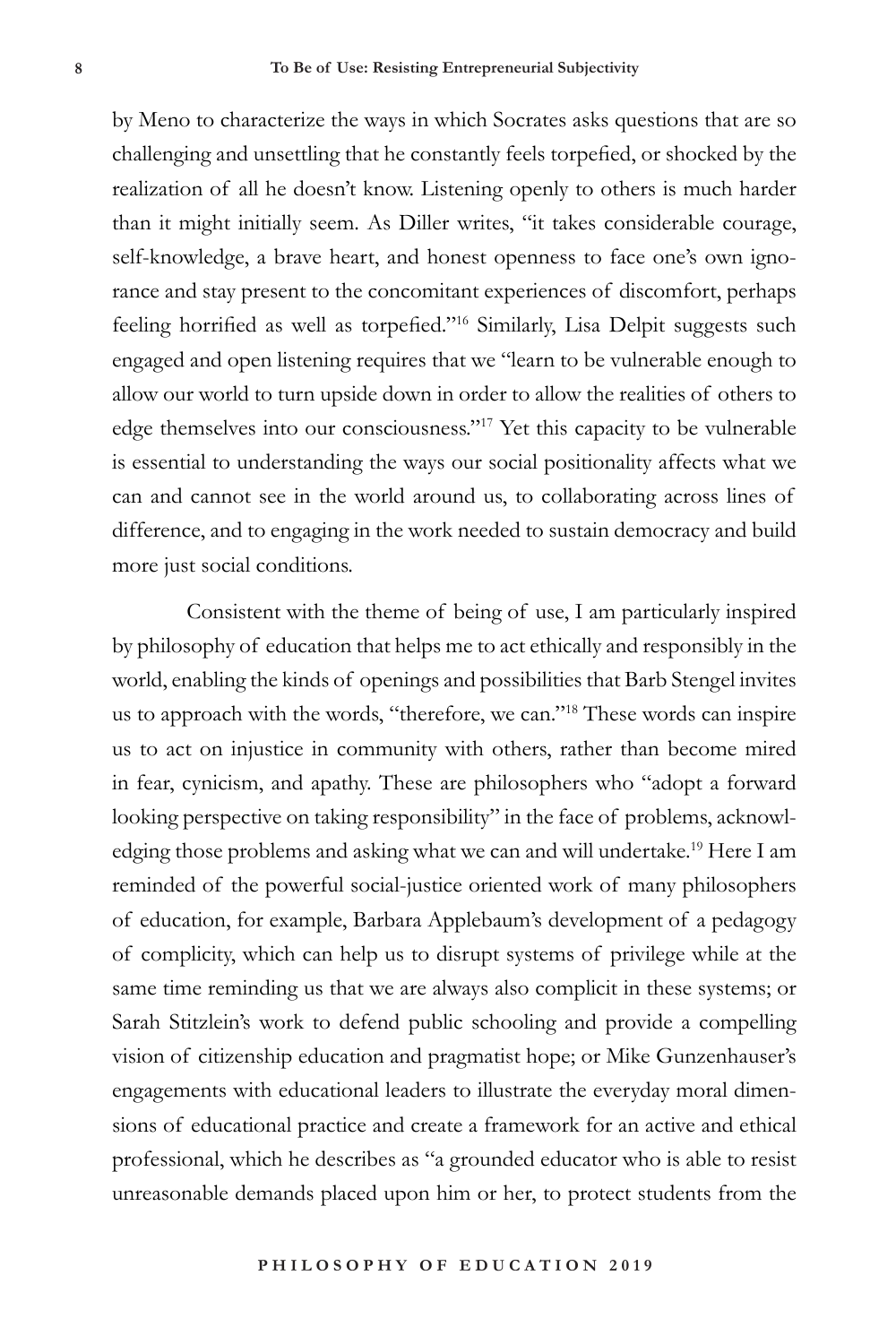worst of the normalizing pressures of accountability, and to create educational systems and structures that work against normalization."20

Obviously, I could add many more examples to this list of philosophers who help us to understand various dimensions of justice so that we can better work to bring about the ends we desire. This activist, social justice-oriented, pragmatist philosophy of education inspires me, provides me tools for acting ethically in the world, and reminds me that the work we do in the everyday can matter in ways that are often hard to see and certainly hard to measure. This kind of work helps to create what Myles Horton calls "islands of decency," or the seeds of a better, more humane society, that are "contagious and can spread."<sup>21</sup> The idea that philosophers of education can play a role in creating pockets of decency, democracy, compassion, and justice that can grow is certainly what enchants me about our vocation. Yet at the same time, I find all too many forces in contemporary life, especially academic life, conspiring against the potential enchantment of doing educational philosophy.

## DISENCHANTMENT: THE PUSH TOWARD ENTREPRENURIAL SUBJECTIVITY

Thus far, I have painted what I think is a compelling vision for philosophy of education, at least I hope I have. However, the ideal rarely matches the actual, and there have always been both internal and external challenges and tensions in our field. We have never dwelled on "cloud nine," despite D.C. Phillips' invocation of that idea in his presidential address to our society twenty-eight years ago.<sup>22</sup> In that talk, he creatively reflected on a perennial problem we face as philosophers of education, which is that we don't quite fit in among either philosophers or educators. Among philosophers, we are accused of not being philosophical enough, worrying too much about the practical significance and implications of our ideas, while educators rarely find the intellectual light we attempt to throw on educational issues to be at all useful.<sup>23</sup> Similarly, there is little interdisciplinary work across these two fields, a worry which prompted René Arcilla to ask the question of why philosophers and educators weren't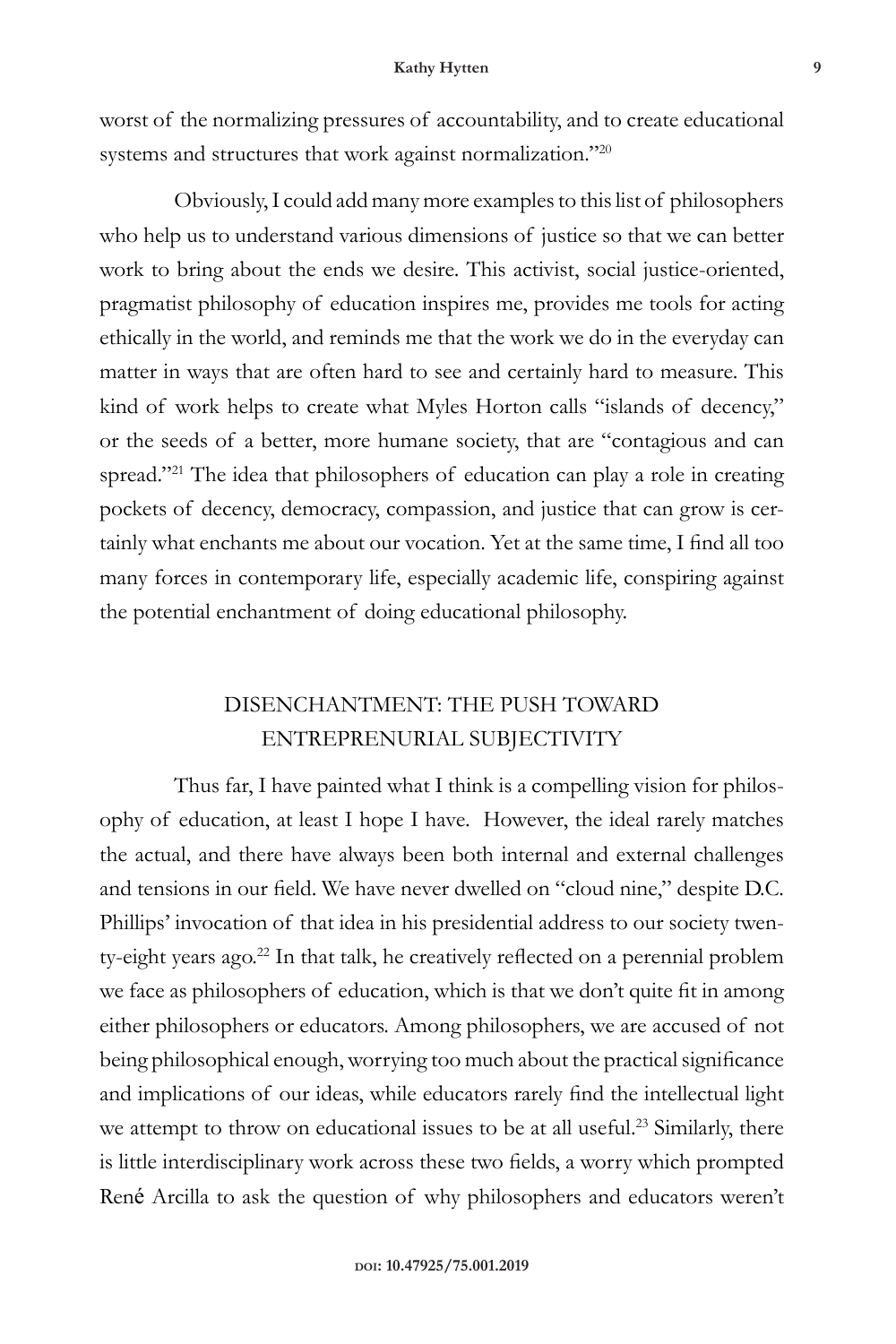speaking to each other in a 2002 *Educational Theory* essay.24

Philosophers of education have always seemingly dwelled in some kind of limbo, navigating between more speculative and more applied forms of philosophy, and regularly revisiting what is often characterized as a dilemma of relevance.25 We have also troubled over what even counts as philosophy of education, recognizing that while we want to maintain a spirit of openness, if the aperture is too wide, if anything counts, there may be no reason for us to even exist as a discipline. These challenges can no doubt be disenchanting; if philosophers don't value our efforts, and educators find us to be too distant from the realities of practice, is anyone really benefitting from our labors? Adding to these problems, we dwell in an academic climate where pressures to publish can sometimes lead us to focus on narrower and narrower topics and problems in our efforts to carve out a unique niche for our work. This can result in even more troubles, as John Clark argues that philosophers of education have "recently moved beyond the study of often quite practical problems in education to encompass the most abstract forms of thought about educational theories, policies and practice," raising the question of to whom or to what audience we are even writing.<sup>26</sup> Despite the good, engaged work many of us do, too often the answer to this question is that we are mostly, and primarily, talking among ourselves.

The existence of internal tensions is not always bad, however. Rather, they are also markers of a healthy field. That we regularly debate what it is that we do and how we can be most useful are signs that we are good stewards of our discipline, attentive and responsive to ongoing challenges. These internal disenchantments are much less worrisome than the external ones which affect both academia and the culture at large, often attributed to the growth of neoliberal ideology. Increasingly, what seems to matter most is that which we can count, measure, and comparatively assess. These neoliberal pressures push us away from a philosophical subjectivity, where we reflect with others about questions of value, purpose, and meaning, seeking to identify answers to the most important normative questions about how to make a life, toward an entrepreneurial subjectivity, where we try to maximize our value in a world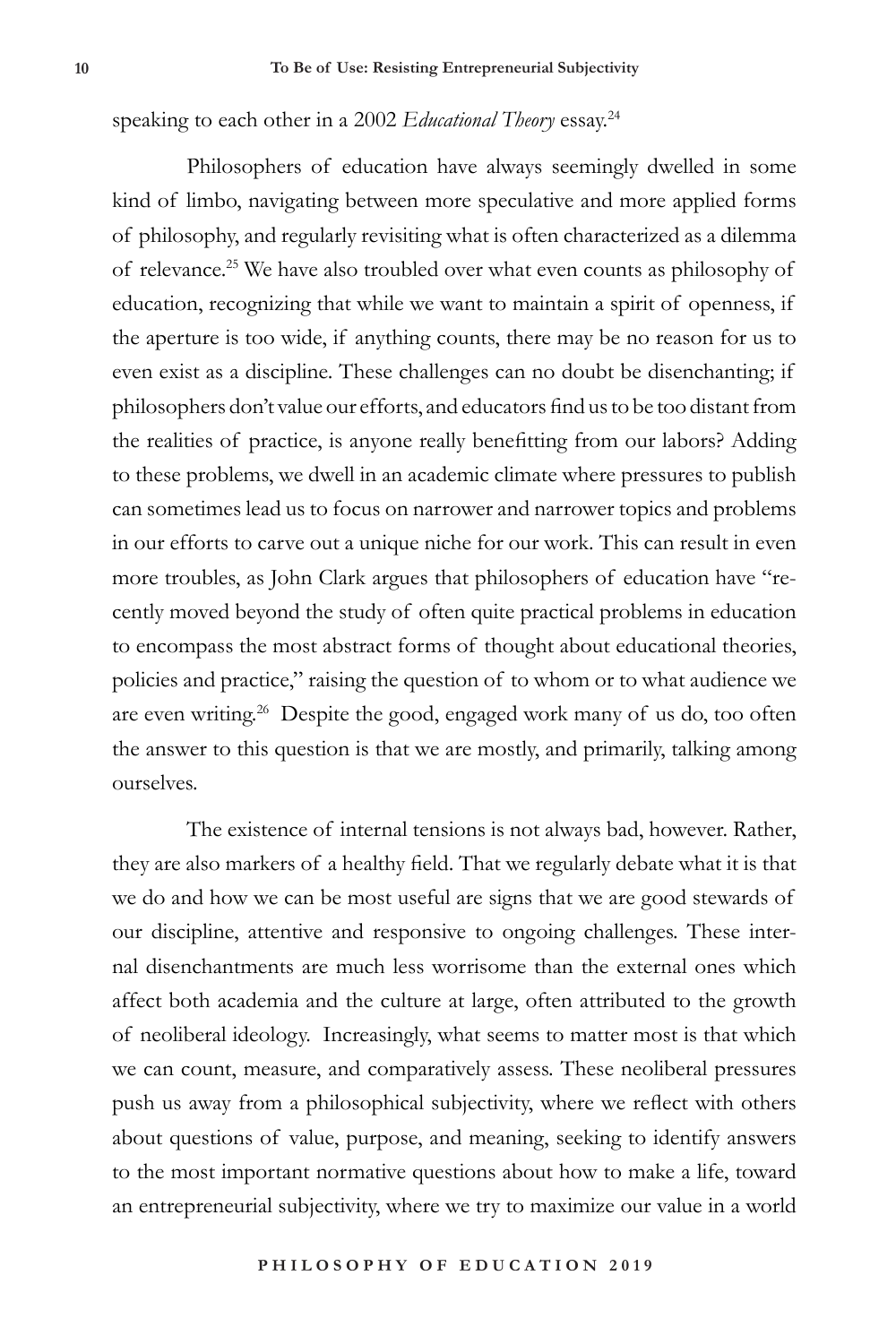of competition, judgement, and performative pressure. Scholars have used many different words to qualify the current culture of academia (and the world of work more generally): neoliberal, measurement, performative, consumer, competitive, market, hyperrational, audit, evidence-driven, and accountability-based. While there are differences among these qualifiers, they all point to the increasing individualization of our labor, and a push for us to focus on our production more than the range of our potential contributions to the world, as if the two were equivalent.

The push towards an entrepreneurial subjectivity is a logical outcome of prioritizing performance and performativity above all else. Stephen Ball describes performativity as "a technology, a culture and mode of regulation that employs judgements, comparisons and displays as means of incentive, control, attrition and change—based on rewards and sanctions (both material and symbolic)."27 In this culture, outputs such as articles published, awards, grants received, and impact factor ratings, come to represent almost the sole measure of our worth, while the things that are hard to assess—relationships, quality, resonances, long-term impacts, time spent with students and colleagues—are devalued. New scholars increasingly become more like free-agent entrepreneurs, judging the worth of activities in relation to how much they can be counted on annual evaluations and in tenure and promotion decisions, which consequently means less willingness to engage in complex service tasks, less time for students and teaching, and less everyday stewardship of the multiple academic communities of which we are all a part. In this culture, scholars are "encouraged to think about themselves as individuals who calculate about themselves, 'add value' to themselves, improve their productivity, strive for excellence and live an existence of calculation."28 This push toward an entrepreneurial subjectivity is by far one of the most disenchanting and even soul-crushing aspects of academic labor in our current era. It is especially damaging to doing philosophy well, as philosophical thinking requires careful and deliberate attention to ideas, exploration of multiple paths and possibilities, and the kind of contemplation and dwelling that is fundamentally at odds with a culture fixated on speed, production, competition, and winning. As Stephanie Mackler argues, philosophy "is meant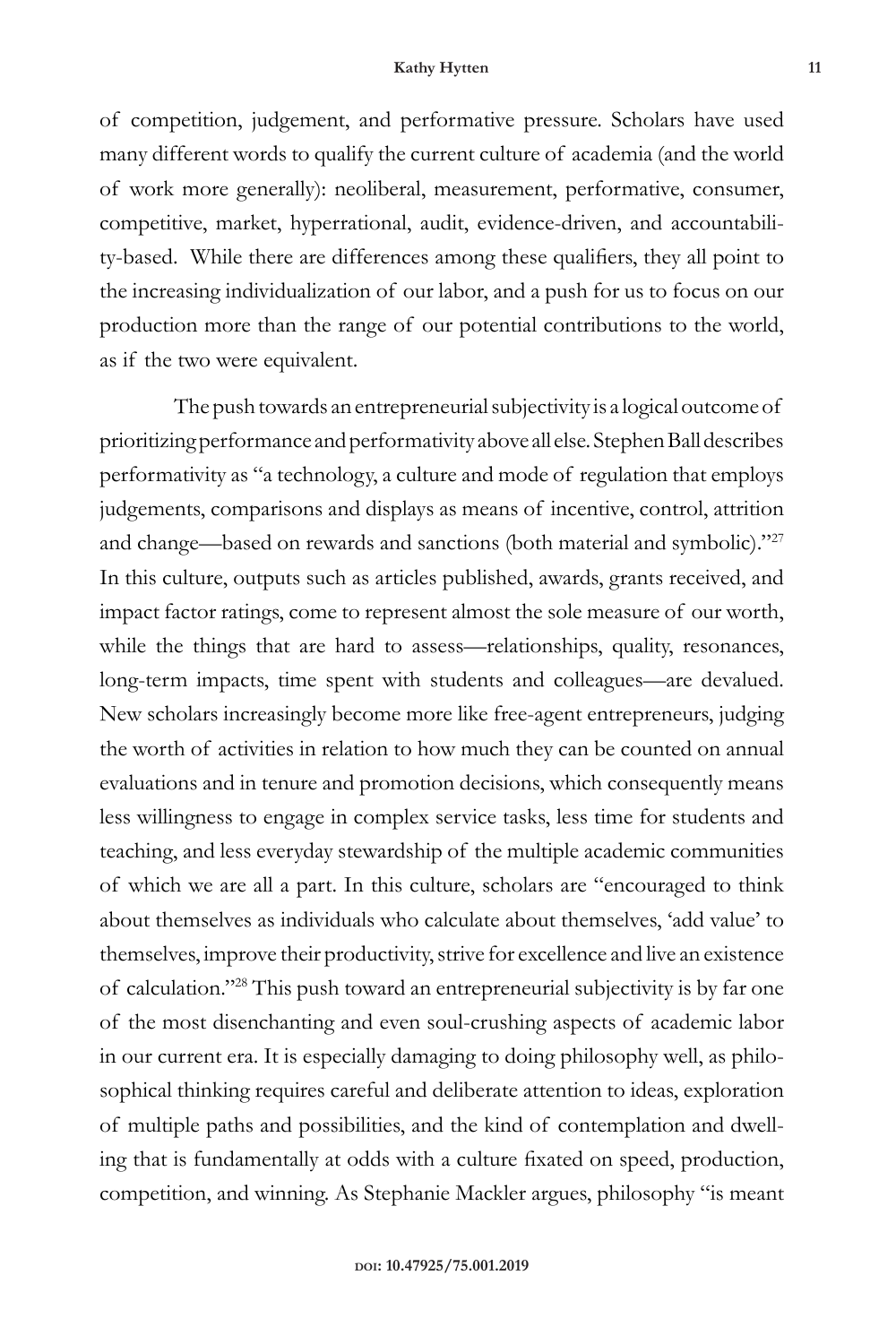to help people live better," which is not at all the same as producing more as part of a never-ending quest to illustrate one's worth.<sup>29</sup>

While there is much to be concerned with in the push towards entrepreneurial subjectivity, among the most troubling consequences are diminished community, narrowed scholarly pursuits, selfish striving, and ontological and existential insecurity. As the pace of our lives change, we come to believe that we should be continuously improving in some kind of infinite growth model. We feel the need to speed everything up: to do more, to be more efficient, to maximize our value. Audit cultures reduce what matters to that which can be compared, counted, and measured. They incentivize us not to ask metaphysical questions about what we study and teach, but rather to ask technical questions: does it attract students and prepare them for future jobs? Does it bring in grant dollars? Does it have clear applicability and relevance to the "real world?" Does it lead to high-impact publications? In audit culture, we can easily start losing sight of whether our scholarship makes any difference at all in the lives of others, for example, or whether it can help people think differently and develop habits conducive to living meaningful lives, such as responsiveness, empathy, wonder, and reflexivity.

I don't have the space here to outline how and why the scholarly vocation seems to have changed so much, but I do know these changes are fundamentally damaging our ability to be philosophical subjects in the world: people who ask questions about purposes and the good life, and who value questioning, contemplating, imagining, and engaging with others. Moreover, for many of us the loss of meaningful scholarly vocation has led to stress, anxiety, and disillusionment, particularly when we find ourselves falling into existential malaise, questioning, for example, if something we are writing adds anything new to ongoing scholarly conversations, or if our work has any value when almost nobody cites it (which has been normatively defined as the only sure way of knowing if anyone has read our work, or at least some of it). It also ensnares many of us in what Tim Kreider calls the "busy trap." When productivity is the measure of our value, there is no limit to how much we can and should be working. Constant busyness becomes a response to ontological insecurity about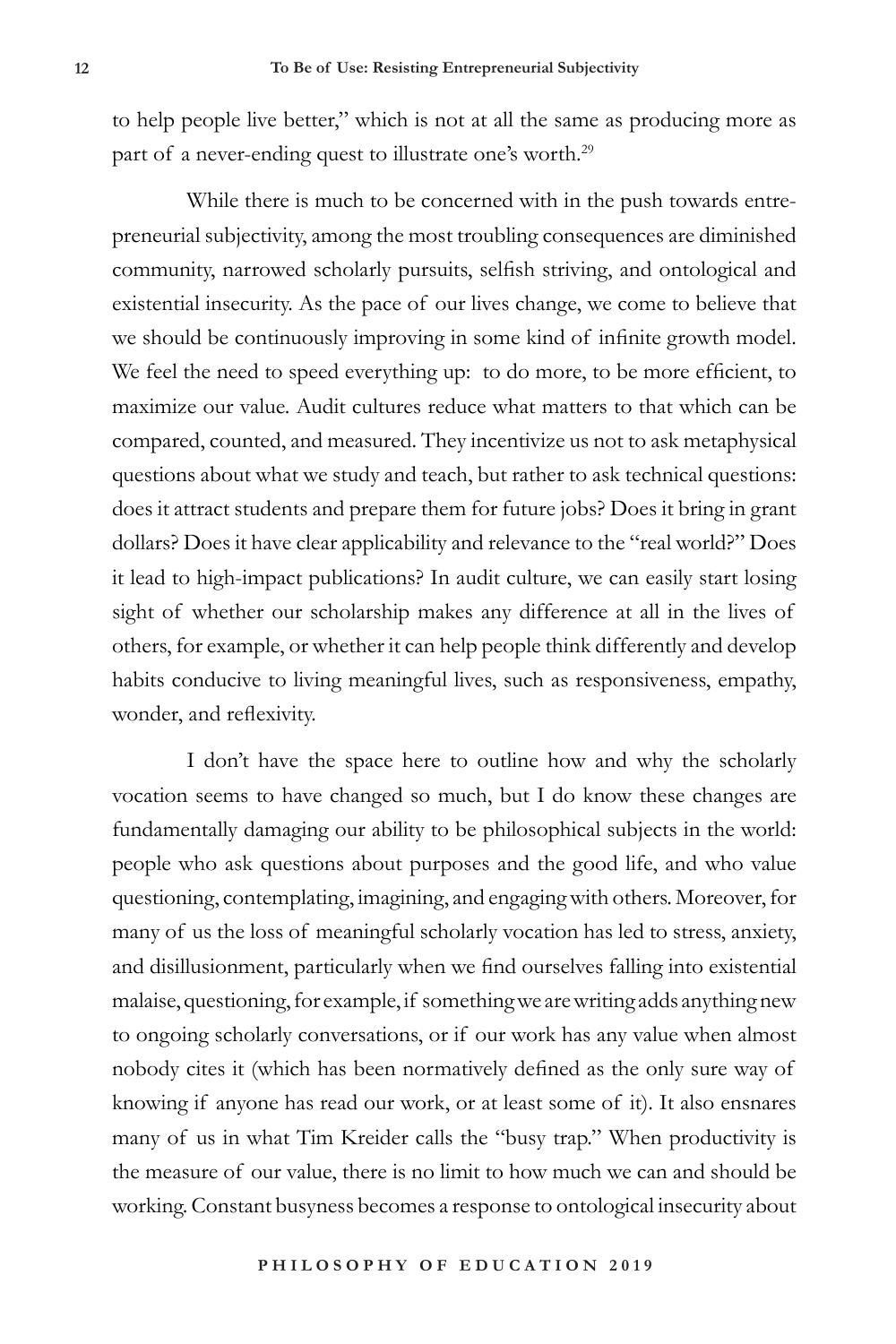whether we are doing enough and consequently worthy enough. It "serves as a kind of existential reassurance, a hedge against emptiness; obviously your life cannot possibly be silly or trivial or meaningless if you are so busy, so completely booked, in demand every hour of the day."30 And yet many of us do feel that our academic efforts are often meaningless. We crave a scholarly life that brings more fulfillment, significance, passion, and joy; possibilities that are particularly elusive to those still seeking secure academic positions, tenure, and promotions. In terms of scholarly endeavors, more meaningful work might entail what feminist scholars have called "slow scholarship," which they describe as "engaging different publics … refining or even rejecting earlier ideas, engaging in activism and advocacy, and generally amplifying the potential impact of our scholarship rather than moving on to the next product that 'counts' to administrators."31 For philosophers of education, slow scholarship would certainly involve taking the time to articulate thoughtfully the goals that matter to us and to engage ethically with others and their ideas. And yet, we currently inhabit the disenchanting world of pressure, performance, and productivity. Invoking a favored question of pragmatists: Is there a way out of, or through, this dilemma?

## A PATH FORWARD: RESISTING PERFORMATIVITY

A first step in pushing back against entrepreneurial subjectivity is to reframe the problem so that we can both recognize and claim our own agency in relation to academic culture and take better ownership over our disciplinary labors as philosophers of education. While it often feels like we are victims of neoliberal audit cultures, we also contribute to creating and sustaining them. For example, we serve on the committees that establish academic norms, policies, and expectations, often unwittingly assenting to, and consequently reproducing and reifying, the very practices that trouble us. Our resistance and philosophical questioning in these spaces matters.32 Philosophers of education can play important roles in foregrounding quality rather than quantity in our own work and in advocating for the same kinds of quality within the various communities in which we are located. For me, pragmatist sensibilities of exploration, critique, collaboration, social intelligence, and hope fuel this work, though there are many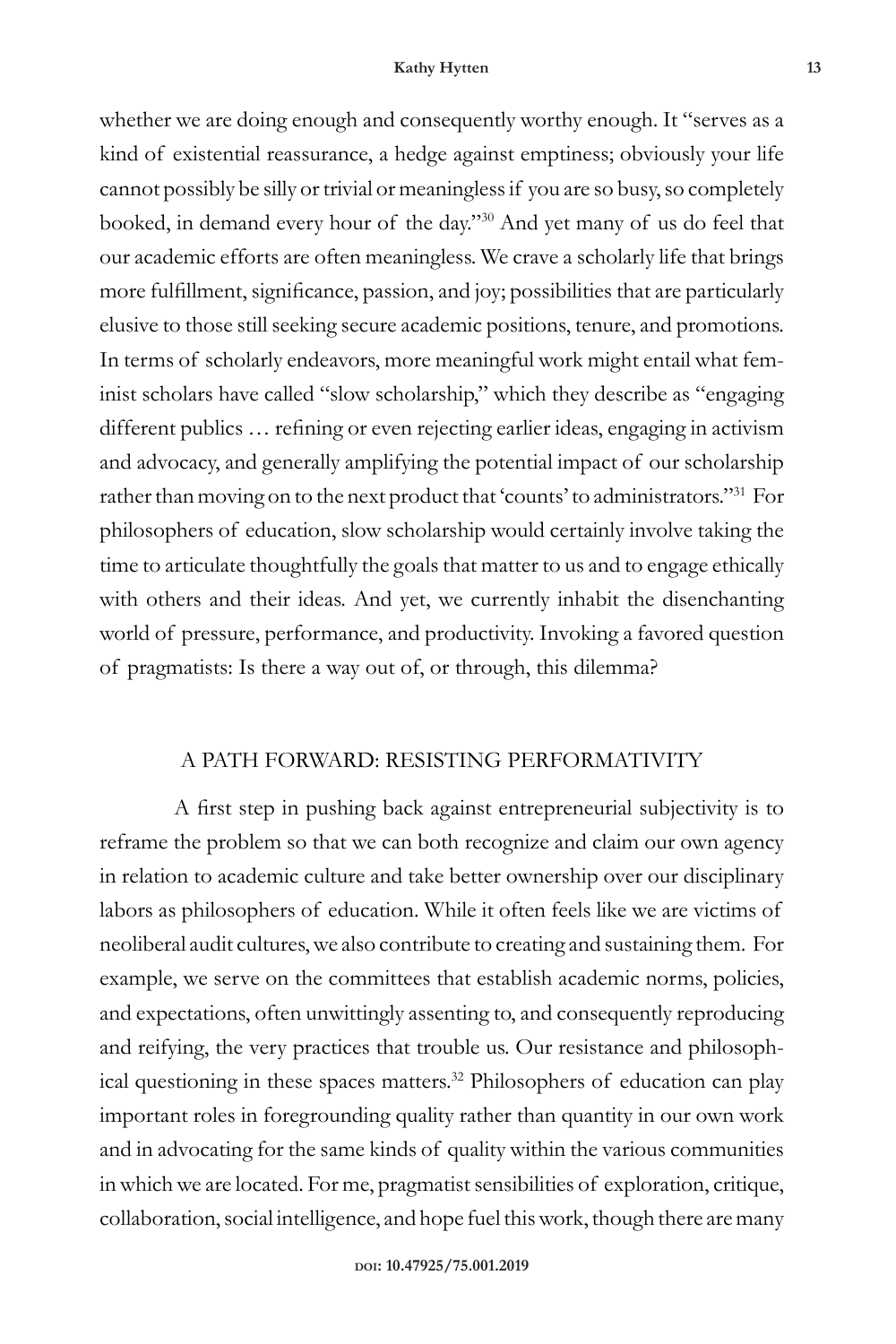other philosophical traditions we can draw upon in resisting entrepreneurial subjectivity.<sup>33</sup>

As I mentioned in the beginning of this essay, the vision I offer here in closing points to one way of doing the kind of engaged, communal, and activist work that keeps alive the things that drew me to philosophy in the first place: passion, wonder, joy, and hope. Pragmatism is certainly not the only philosophical tradition to look to for inspiration for resistance and reclamation of intellectual fulfillment. For me, I am compelled by pragmatists' call for open-mindedness, whole-heartedness, and responsibility as important habits of inquiry, experimentation, and living.<sup>34</sup> I believe in the value of targeted ameliorative action that creates openings where our presence, including in our capacity as philosophers of education, "can make a difference" and "enable alternate possibilities."35 In navigating a path between enchantments and disenchantments, there are any number of ways in which philosophers of education can resist performativity while enacting and sustaining a philosophic, rather than entrepreneurial, subjectivity. The work of resisting performativity starts by doing an honest assessment of what we truly care about and value in our own lives, including how we want to spend our time, what legacy we want to leave, and how our personal interests are "intertwined with the lives, careers, and happiness of others."<sup>36</sup> It also requires that we think more expansively about our work, especially in relation to things like impact, audience, voice, and potential collaboration. For the senior members among us, it may mean we use our power to push back against unhealthy, competitive, and performance driven academic norms, initiating conversations about how less (including less publication) might actually be more. Two strategies that I think hold great potential for re-enchantment are to advocate for careful and "slow" scholarship and to identify specific problems that matter to us and then build communities with others to act on these issues, bringing our unique philosophic skills and gifts to bear on the concrete problems in the world.

Philosophers of education are naturally positioned to argue for slow scholarship. Deep and careful thinking are among our perennial concerns. We want to understand ideas in all their complexity, which requires reading and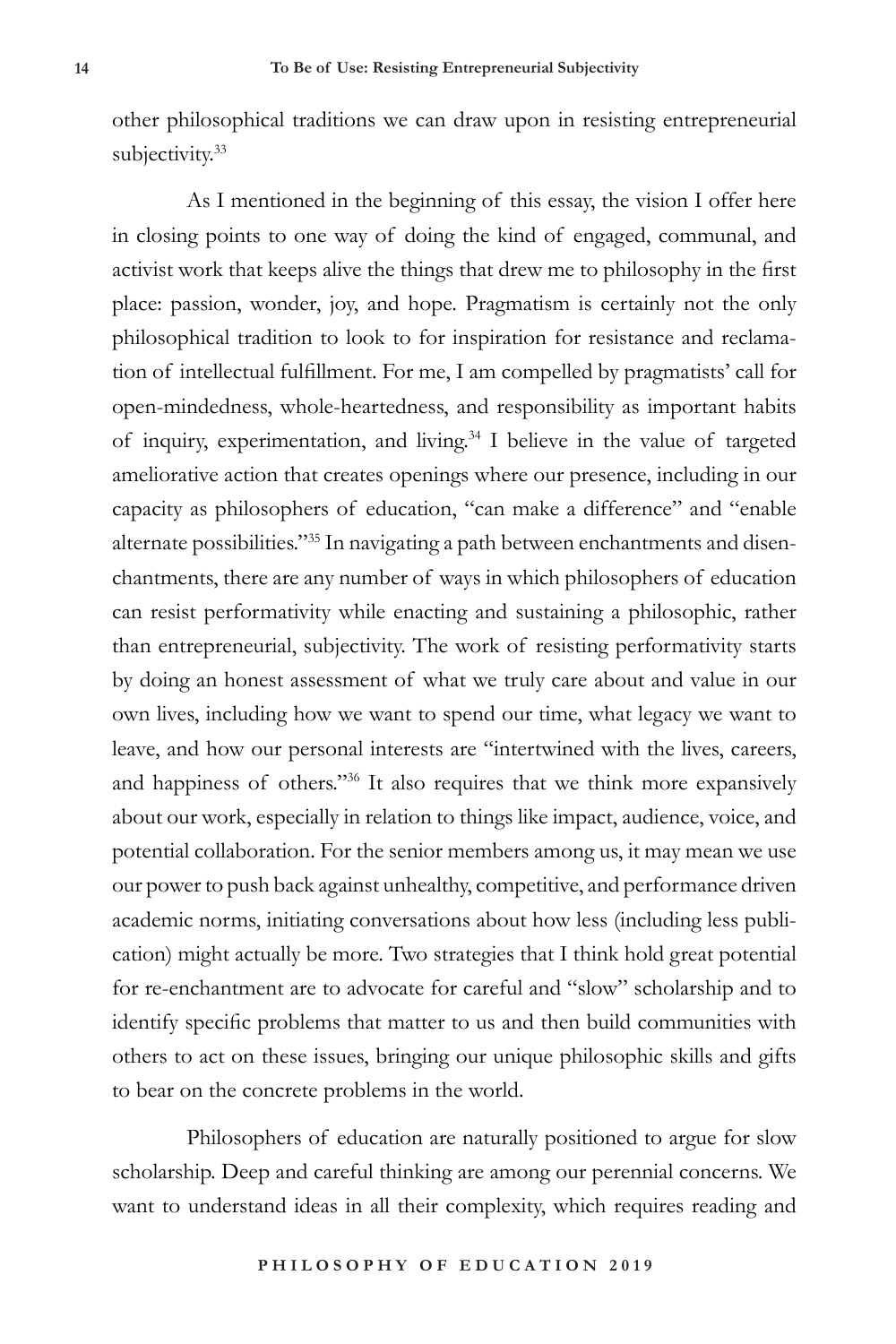rereading, reflecting, speculating, asking new questions, and being in conversation with others. It entails contemplation and mindfulness, revisiting old thoughts and analyzing them in the light of new insights. While I think many of us would be well served by slowing down our own efforts on a personal level, more importantly, I suggest we advocate for the value of slow and careful scholarship more broadly, describing what it might mean, why it is important, and the possibilities it enables. $37$  Slow is less about pace and time than it is about attention and care. It is about arguing for quality above quantity, meaningfulness above measurability. It is about articulating what we mean by quality, and reminding others of the value in the seemingly ineffable. Surely it matters, for example, when we become different kinds of people because of something we read, even if this can't be measured by counting citations. For example, much of the work I have cited in this talk has helped me to think differently, treat others and their ideas more respectfully and openly, to reflect more often on my own values, and to shift my priorities away from always trying to be the best and toward working with others on issues that matter beyond my own career.<sup>38</sup> Notably, this scholarship has this impact in ways that are hard to count and assess, for example, in the everyday contexts of my work and my relationships with students and colleagues, where formal citation would not make much sense. Becoming a philosophic subject requires the time to step back from routines, to allow space for inspiration and wonder, to make unexpected connections, and to nourish imagination. Philosophers of education are ideally situated to argue for the importance of time and care, joining our peers in other disciplines who are also challenging the culture of speed in the academy.39

Given our location betwixt and between disciplines, philosophers of education are invariably bridge builders. We are well positioned to bring people together to work on shared problems. We are typically adept at identifying key issues at stake in any dilemma and helping to clarify assumptions, values, and priorities. While philosophers often are accused of obfuscation, we are also often gifted at translation, a skill which we can use to identify common interests and shared passions. In responding to Arcilla's lament that philosophers and educators rarely talk to each other, Barb Stengel sees an agenda for action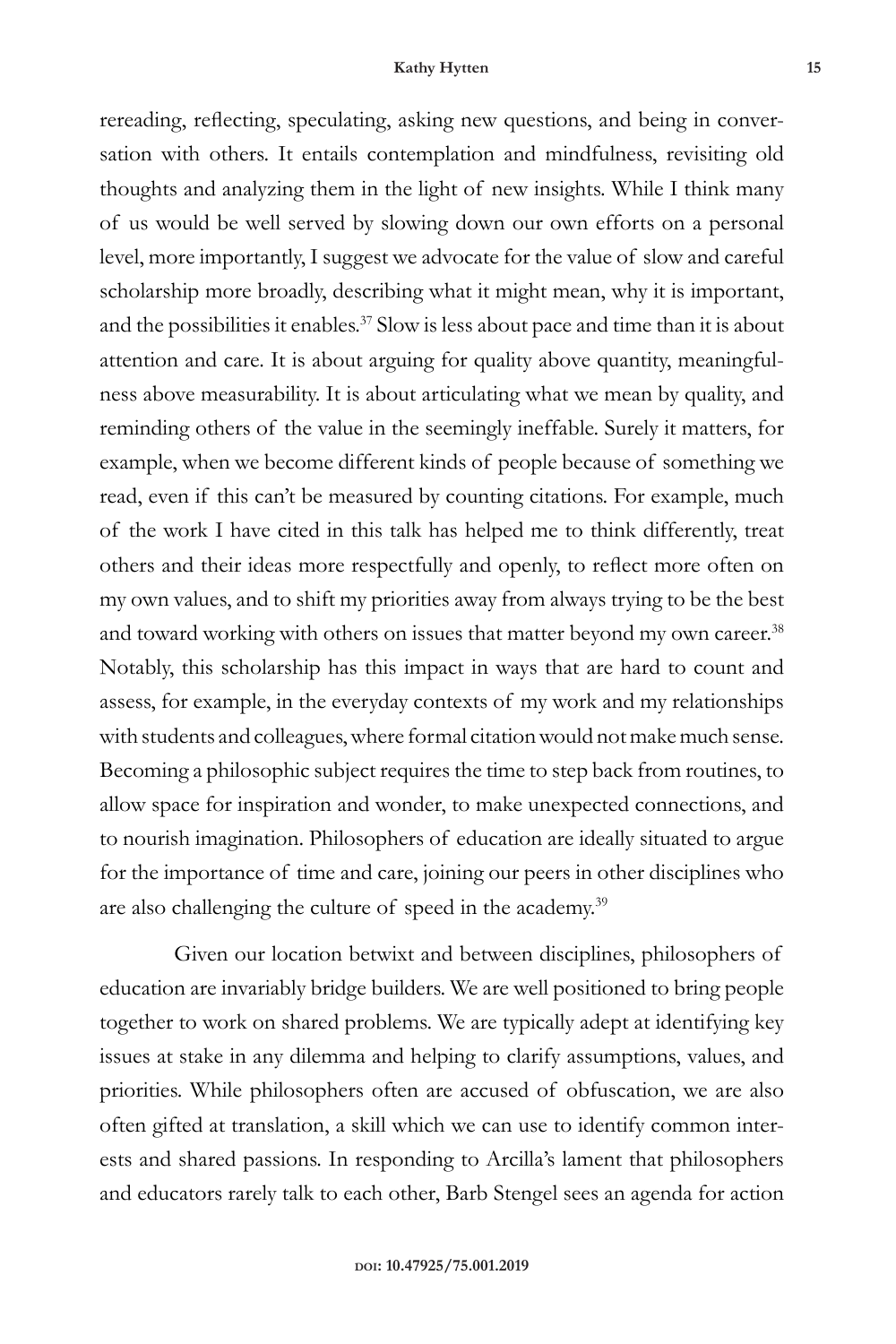instead of a cause for worry. Perspective in this case, is everything. Rather than troubling over whether others value what we do, she suggests we reach out to them and simply do good work, finding the myriad ways we can be of use.<sup>40</sup> For example, we can use our skills as philosophers of education to mediate across lines of difference. We can invite people to come together, guide them in identifying shared interests and motivations, listen to what each person has to say, and record the issues that they are passionate about in a clear and accessible fashion. From there, we can then create a new text to bring back for discussion, working with our colleagues to facilitate conversation, identify unique skills and talents, and plan strategies for action and resistance.<sup>41</sup> Simply put, when we act with others on the issues we are passionate about, we can best push back against the disenchanting forces in our worlds. Here it is important to acknowledge that thinking, imagining, reading, speculating, dialoguing, pondering, and wondering are important forms of action. In fact, we ought to fight for time and space for deep thinking that is not immediately or obviously applicable to tangible problems. More speculative philosophical traditions add value to the world, helping us to think beyond boundaries and explore human potential. Whatever problems we seek to address, we need people who think deeply and critically, listen attentively, and help us to act ethically.

In his book *Tribe: On Homecoming and Belonging*, Sebastian Junger writes that "human beings need three basic things to be content: they need to feel competent in what they do; they need to feel authentic in their lives; and they need to feel connected to others."42 Sadly, so much of modern life, including academic life, conspires against fulfilling these needs, especially when we swim in world of numbers, metrics, impact factors, measurement, and competition. In the end, it is up to each of us to find spaces to disrupt our complicity in the instrumentalization of our labor and to engage the world as philosophical subjects. Every obstacle, every disenchantment, is also an opportunity to summon our best selves. For me, philosophy has always been about passion, wonder, joy, and community. It is still about this, especially when I remember that I have greater ownership over my academic identity (and life) than I sometimes recognize. There are many ways I can be of use. Marketing myself in a world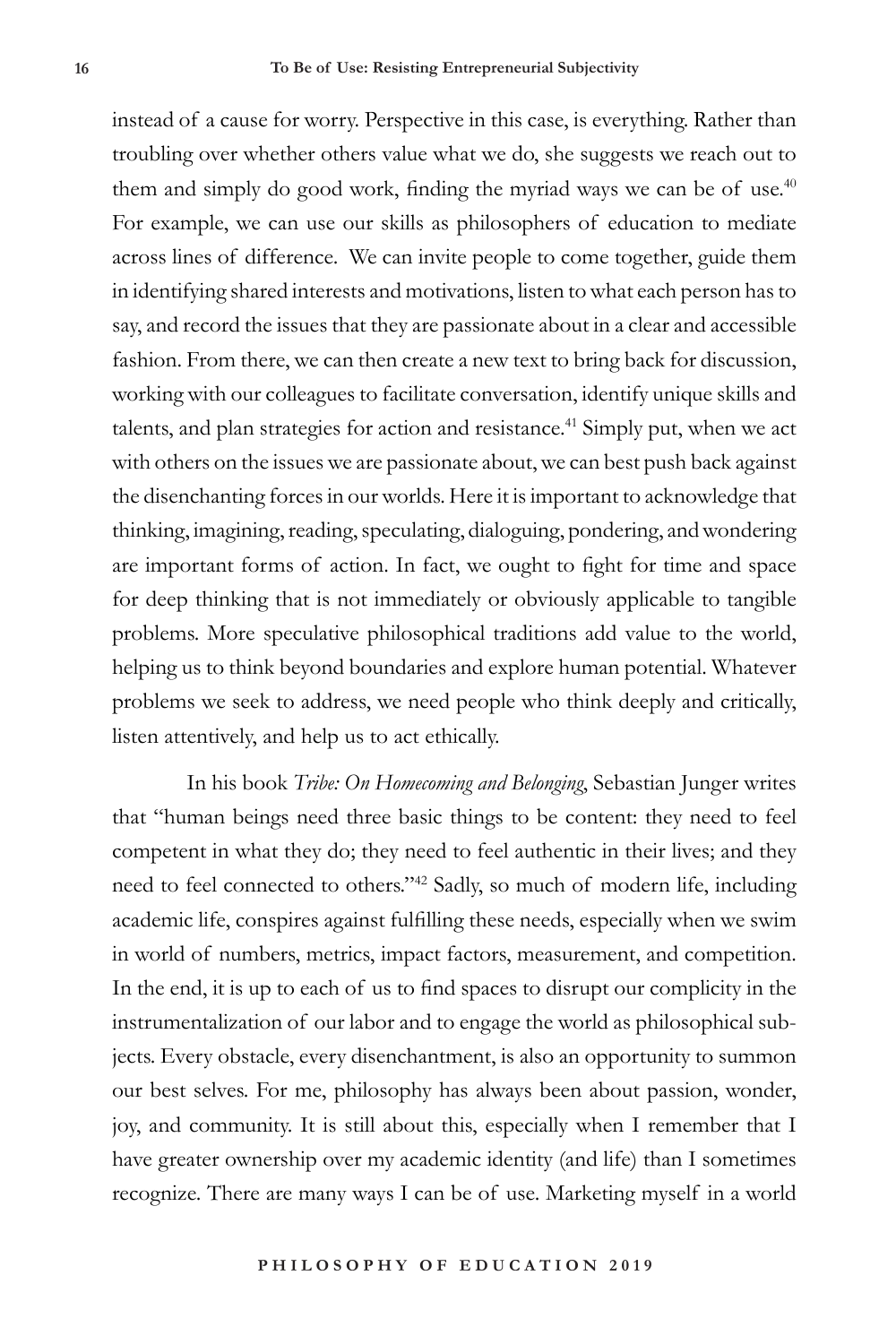of free-agent entrepreneurs is not likely to be one of them.

While working on this address, one of my favorite poets, Mary Oliver, passed away. I have always been drawn to her poetry, infused as it is with deeply philosophical and existential sensibilities, as well as wonder and reverence. The epigraph to my talk comes from her poem "The Summer Day," in which she describes wandering on a summer day, attending to and relishing in everything around her, being amazed. She then responds to an imaginary interlocuter who questions how she is idly spending her time. She asks: "Tell me, what else should I have done? Doesn't everything die at last, and too soon? Tell me, what is it you plan to do with your one wild and precious life?"43 It seems to me that this is a good question for us to ask ourselves regularly as part of reflecting on how we might do work that fuels our passions, keeps alive wonder and joy, and puts us in community with others while we work to be of use. For me, this entails becoming a philosopher of my own education and life; and a subject who acts in the world to become my own best self, all the while supporting the ability of others around me to do the same.

4 While I only briefly mention my own foray into philosophy of education here, I appreciate Barbara Stengel's invitation to philosophers of education to think about the experiences and forces that led us each to this field in her presidential address to the society several years ago: Barbara S. Stengel, "'So Open it Hurts:' Enabling 'Therefore, We Can …' in the Dangerous Secure World of Education" in *Philosophy of Education 2013*, ed. Cris Mayo (Urbana, IL: Philosophy of Education Society, 2013): 3.

<sup>1</sup> Mary Oliver, "The Summer Day," *House of Light* (Boston, MA: Beacon Press, 1992), 60.

<sup>2</sup> Irwin Edman, *The Philosopher's Quest* (New York, NY: The Viking Press, 1947), 4. 3 Donald Hall, *The Academic Community: A Manual for Change* (Columbus, OH: The Ohio State University Press, 2007), 86.

<sup>5</sup> John Dewey, *The Later Works of John Dewey, 1925-1953, Volume 4*, ed. Jo Ann Boydston (Carbondale, IL: Southern Illinois University Press, 1991), 111.

<sup>6</sup> John Dewey, *The Later Works of John Dewey, 1925-1953, Volume 1*, ed. Jo Ann Boydston (Carbondale, IL: Southern Illinois University Press, 1988), 18.

<sup>7</sup> Dwight Boyd, "The Place of Locating Oneself(Ves)/Myself(Ves) in Doing Philosophy of Education," *Philosophy of Education 1997*, ed. Susan Laird (Urbana, IL: Philosophy of Education Society, 1998), 3-4.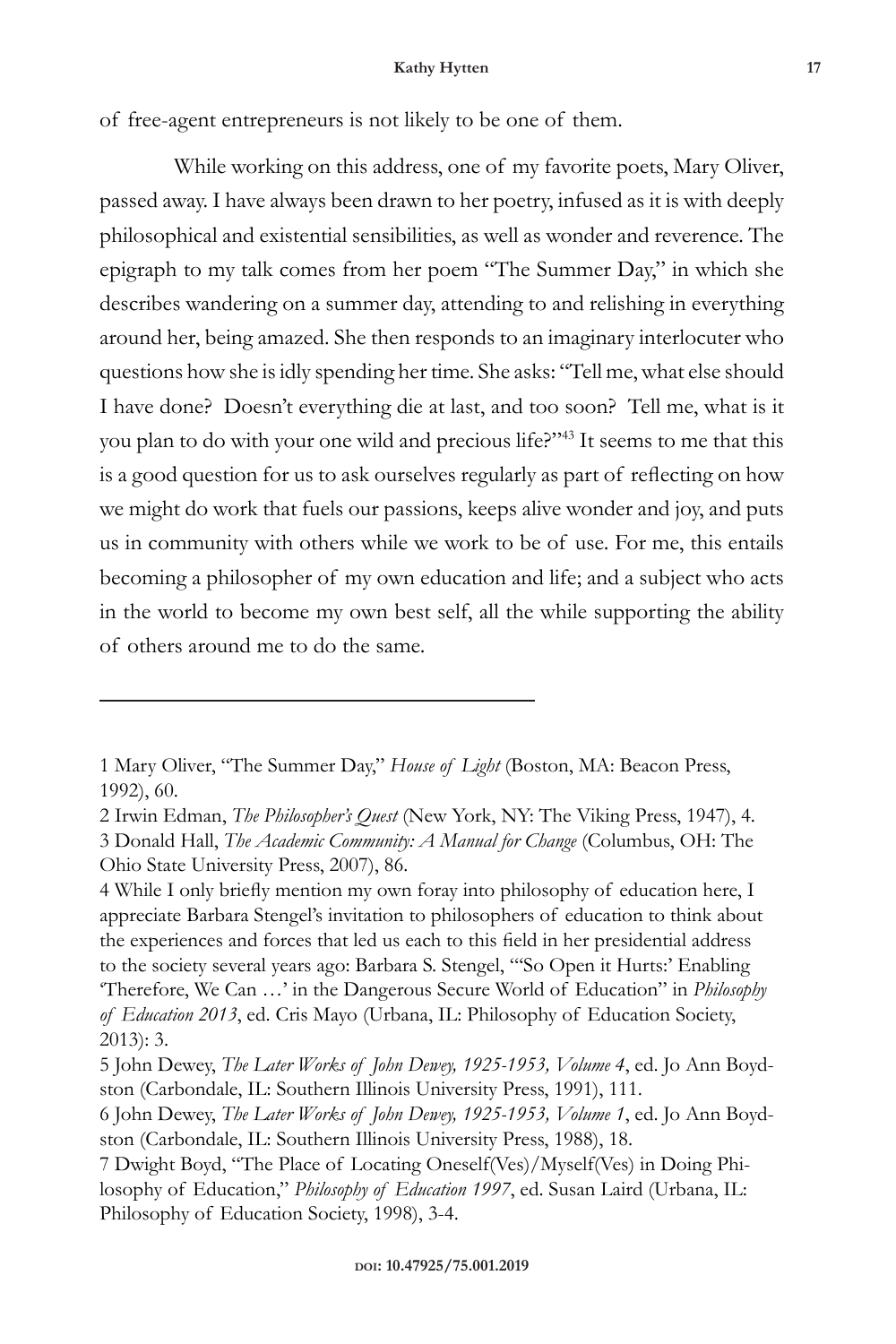8 Ann Diller, "Facing the Torpedo Fish: Becoming a Philosopher of One's Own Education," *Philosophy of Education 1998*, ed. Steven Tozer (Urbana, IL: Philosophy of Education Society, 1999): 1-9.

9 Given space constraints, I focus on philosophical methods here, though I realize there is a risk in doing this since I may give the impression that there is not a long, rich, disciplinary history in philosophy that is important to our work. Too much emphasis on methods can be reductive and lead to the problematic (populist) view that anyone can do philosophy or the suggestion that it involves little more than critical thinking. Lauren Bialystok thoughtfully reflects on this danger in "Philosophy Across the Curriculum and the Question of Teacher Capacity; Or, What is Philosophy and Who Can Teach It," *Journal of Philosophy of Education* 51, no. 4 (2017): 818-836. 10 It is also worth reflecting on this question because PES members come to philosophy of education from so many different backgrounds, many without significant (or even any) coursework in the discipline of philosophy. There is not one agreed upon description of philosophy, rather as Bialystok suggests, there are important shared features or landmarks that characterize philosophical work. For example, philosophers explore multiple perspectives and standpoints and interrogate fundamental assumptions in service to engaging philosophical questions. Philosophical questions cannot be resolved empirically, hold interest across space and time (even as their manifestations reflect local conditions), and can be made clearer with analysis. 11 John Dewey, *The Later Works of John Dewey, 1925-1953, Volume 8*, ed. Jo Ann Boydston (Carbondale, IL: Southern Illinois University Press, 1986), 330.

12 Nicholas C. Burbules, "2001: A Philosophical Odyssey," *Philosophy of Education 2001*, ed. Suzanne Rice (Urbana, IL: Philosophy of Education Society, 2001), 7. 13 Cris Mayo, "Philosophy of Education is Bent," *Studies in Philosophy of Education* 30, (2011), 473.

14 Audrey Thompson, "Listening at an Angle," *Philosophy of Education 2010*, ed. Gert Biesta (Urbana, IL: Philosophy of Education Society, 2010): 1-10.

15 Diller, "Facing the Torpedo Fish," 7.

16 Diller, "Facing the Torpedo Fish," 8.

17 Lisa Delpit, *Other People's Children: Cultural Conflict in the Classroom* (New York, NY: The New Press, 2006), 47.

18 Barbara S. Stengel, "'So Open It Hurts': Enabling 'Therefore, We Can…' in the Dangerous Secure World of Education," *Philosophy of Education 2013*, ed. Cris Mayo (Urbana, IL: Philosophy of Education Society, 2013): 1-15.

19 Barbara Houston, "Taking Responsibility," *Philosophy of Education 2002*, ed. Scott Fletcher (Urbana, IL: Philosophy of Education Society, 2003), 7.

20 Barbara Applebaum, *Being White, Being Good: White Complicity, White Moral Responsibility, and Social Justice Pedagogy* (Lanham, MD: Lexington Books, 2010); Sarah M. Stitzlein, *American Public Education and the Responsibility of its Citizens: Supporting Democracy in the Age of Accountability* (New York, NY: Oxford University Press, 2017); Michael G. Gunzenhauser, *The Active/Ethical Professional: A Framework for Responsible Educators* (New York, NY: Continuum, 2012), 10.

21 Myles Horton, as cited by Eliot Wigginton, *Sometimes a Shining Moment: The Foxfire Experience: Twenty Years Teaching in a High School Classroom* (New York, NY: Anchor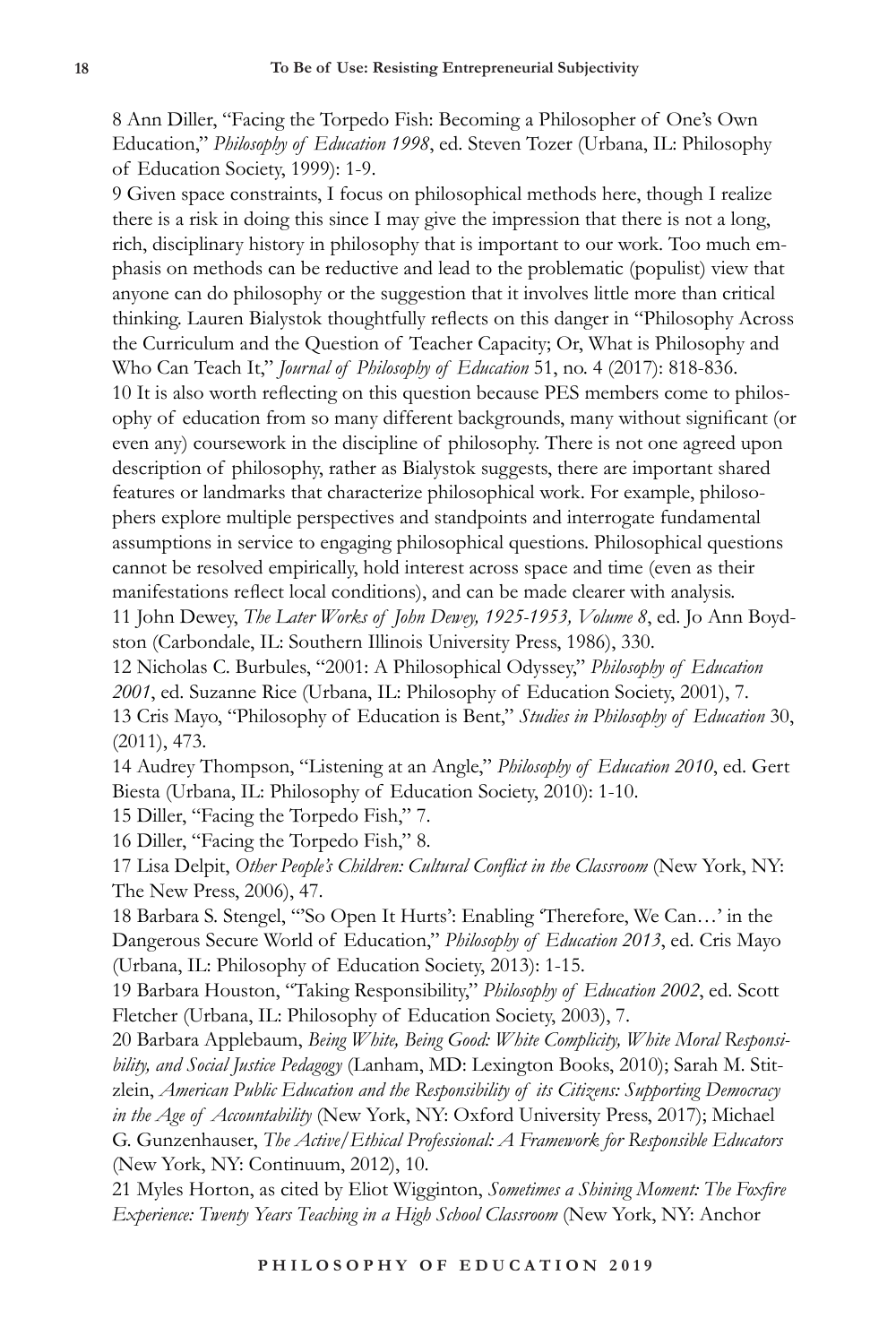Books, 1985), 319.

22 D.C. Phillips, "Philosophy of Education on Cloud Nine," *Philosophy of Education 1991*, ed. H.A. Alexander (Urbana, IL: Philosophy of Education Society, 1992). 23 John White discusses this dilemma thoughtfully. He writes that practice-oriented philosophers of education, "caught up in educational issues of the day, can sometimes lose touch with their parent subject. Conversely, in an endeavor to show that they are not second-class philosophical citizens, but genuine members of that community, some may turn too far inwards, trailing brief but unexciting 'educational implications' from their in-depth studies" of philosophers or philosophical theories. John White, "Philosophy, Philosophy of Education, and Economic Realities," *Theory and Research in Education* 11, no. 3 (2013), 297.

24 René Vincente Arcilla, "Why Aren't Philosophers and Educators Speaking to Each Other?," *Educational Theory* 52, no. 1 (2002): 1-11.

25 Nick Burbules' essay on this very topic still reads as surprisingly timely and relevant. Nicholas C. Burbules, "The Dilemma of Relevance," *Philosophy of Education 1989*, ed. Ralph Page (Urbana, IL: Philosophy of Education Society, 1990).

26 John A. Clark, "Does Philosophy of Education Have a Future?," *Educational Philosophy and Theory* 47, no. 9 (2015), 867.

27 Stephen J. Ball, "The Teacher's Soul and the Terrors of Performativity," *Journal of Educational Policy* 18, no. 2 (2003), 216.

28 Ball, "The Teacher's Soul," 217.

29 Stephanie Mackler, "Learning to Live Well: Re-exploring the Connections Between Philosophy and Education," *Philosophy of Education 2004*, ed. Chris Higgins (Urbana, IL: Philosophy of Education Society, 2005), 297.

30 Tim Kreider, "The Busy Trap," *The New York Times Opinion Pages*, June 30, 2012, available at: https://opinionator.blogs.nytimes.com/2012/06/30/the-busy-trap/, paragraph 6.

31 Alison Mountz, Anne Bonds, Becky Mansfield, Jenna Loyd, Jennifer Hyndman, Margaret Walton-Roberts, Ranu Basu, Risa Whitson, Roberta Hawkins, Trina Hamilton, and Winifred Curren, "For Slow Scholarship: A Feminist Politics of Resistance through Collective Action in the Neoliberal University," *ACME: An International E-Journal for Critical Geographies* 14, no. 4 (2015), 1245.

32 One example I am thinking about here is serving on the promotion and tenure committee at my college and pushing back on the unqualified celebration of the quantity of publications of faculty going up for third year review and promotion. The volume of productivity of my colleagues is increasingly staggering, and at the same time, I also know several who are suffering physical and mental health problems because of working excessively to meet some kind of elusive standard where more is always better. To the extent that our committee lauds unrealistic and unsustainable levels of publication, we create new (albeit unwritten) norms and expectations for those who follow. I pushed us regularly to think also about issues such as quality, sufficiency, and meaningfulness in publications, as well as overall well-roundedness and sustained engagement in teaching and service.

33 Sarah M. Stitzlein's work on pragmatism, democracy, and hopefulness has been particularly influential in my thinking about these issues. I draw some of these habits